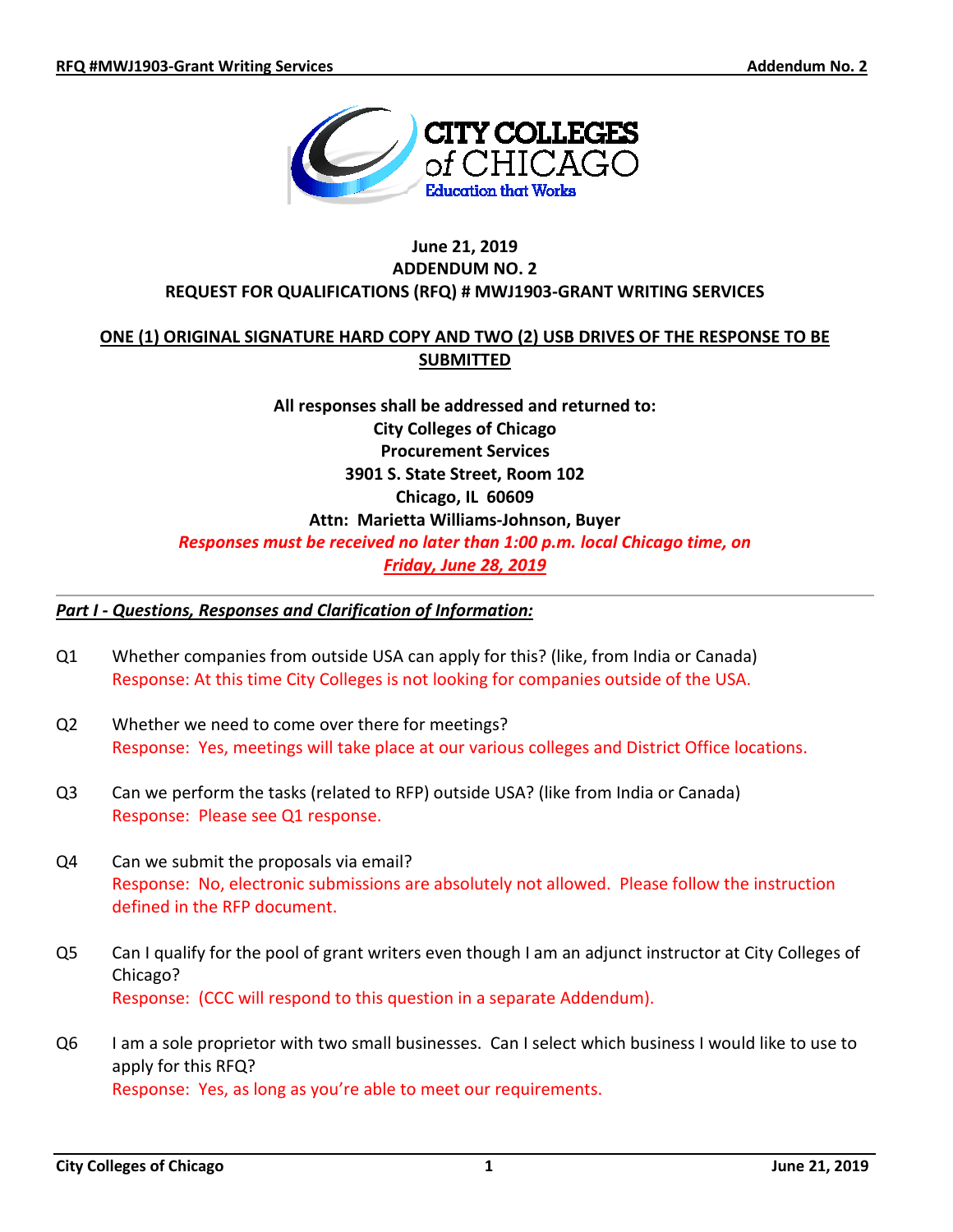- Q7 Is the presumption a vendor will be offered work if they are shortlisted to the pool? Response: Yes, grant writing opportunities will be assigned to vendors that are part of the pool. We anticipate several opportunities and will assign to appropriate vendor as opportunities arise.
- Q8 What is the timing of the selection process? Response: We anticipate our Board of Trustee's approval, at the earliest, would be by August 2019.
- Q9 Is CCC targeting a certain number for acceptance in the pool? Response: No
- Q10 Please clarify if vendor will be working across District as a consultant or extension of staff. Response: Vendor(s) will be working as consultants.
- Q11 What kind of writing sample is the committee interested in reviewing? Is CCC comfortable receiving documents that have been redacted? Response: Writing samples should include samples of competitive grant proposals submitted to government agencies, private foundations, corporations, or other funding sources. We understand that sensitive information may be redacted.
- Q12 Please elaborate or define the criteria for evidence of financial information. Response: Please refer to the RFQ document in Section III – Submittal Requirements, #9 – Financial Statements.
- Q13 Do any of the documents require notary? Response: Yes, it will state on the documents where notary is required.
- Q14 As a small business, we do not have the required levels of insurance. Is it possible to receive a waiver for this item?

Response: Prior to release of the RFQ, the Office of Risk Management reviewed the standard CCC Insurance Requirements. In an effort to generate maximum response to the RFQ, Insurance Requirements were reduced in consideration of the nature and scope of the proposed Procurement Opportunity. The published Requirements are deemed to be necessary and appropriate. Proposers may submit a Response without holding the requisite Policies and Limits. However, upon Award, the Vendors MUST comply with the stated Requirements.

- Q15 Is there any information about the minimum or maximum amount of budgeted service the City Colleges of Chicago expect to retain through this RFQ process? Response: No. At this time, there is not a minimum or maximum amount budgeted
- Q16 Is there a minimum or maximum number of pre-qualified consultants CCC seeks through this process? Response: No, we've not anticipated how many responders will be included in the pool.
- Q17 The RFQ indicates that the CCC is seeking a Grant Writer "to support on an as needed basis." Is there